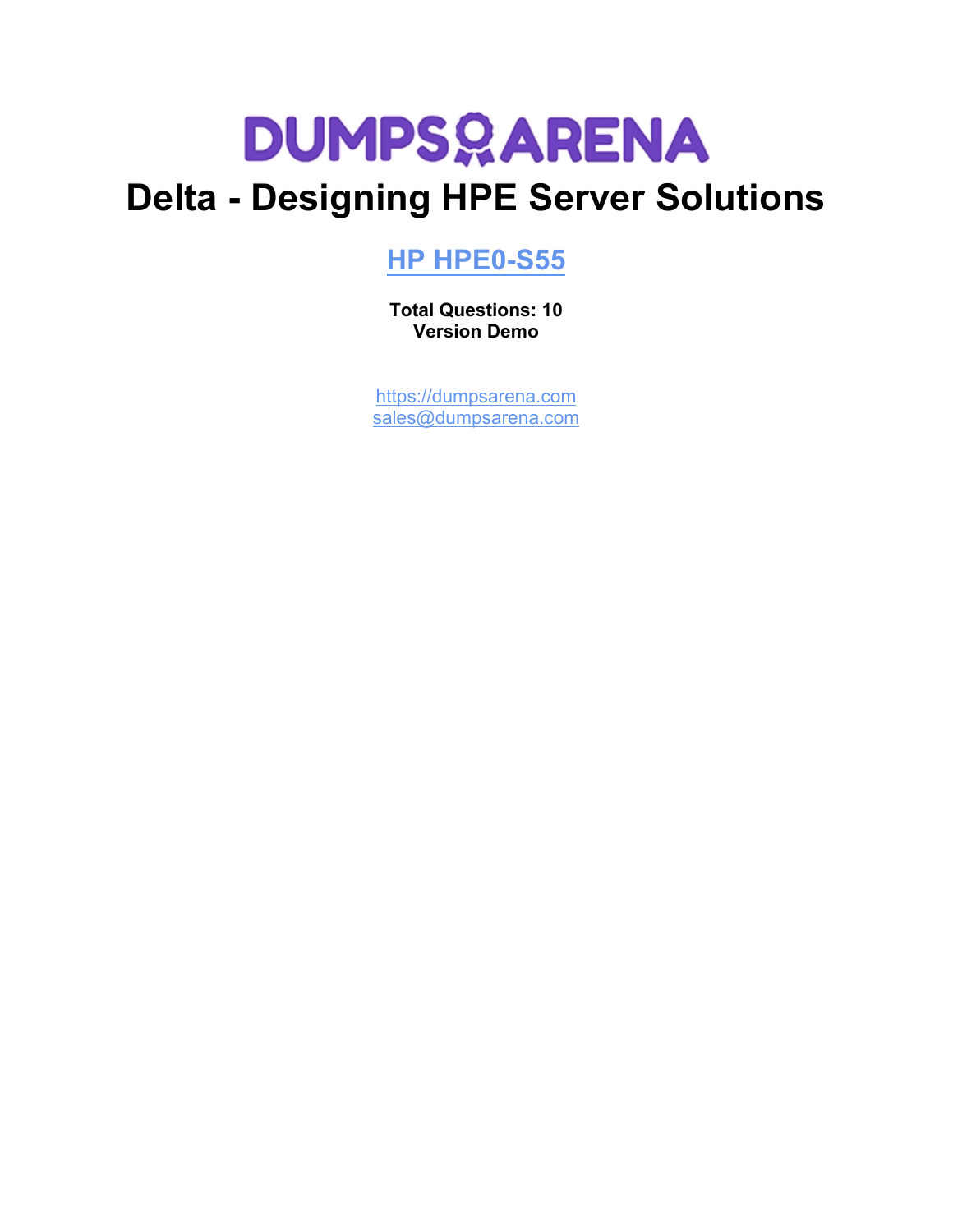## **QUESTION NO: 1**

What are features of the HPE Synergy Planning Tool? (Choose two.)

- A. It creates a REST configuration file based on configuration created
- B. It recommends the best top-of-rack switch
- C. It provides estimated power consumption and weights of the solution
- D. It runs on the Partner Ready Portal
- E. It aids configuration of rack, Frames, compute, storage, fabric and power

Answer: C,E

#### **QUESTION NO: 2 - DRAG DROP**

Match each Synergy component with the description of the functionality it provides.

| Component                   | <b>Functionality</b> |                                                                                                              |
|-----------------------------|----------------------|--------------------------------------------------------------------------------------------------------------|
| Composer                    |                      | management appliance responsible for assembling and<br>re-assembling compute, storage, and fabric resources. |
| Frame Link Module           | ╭                    | management appliance responsible for operating system<br>provisioning that enables true stateless computing. |
| Image Streamer              | ≥                    | module that provides a composable fabric.                                                                    |
| Virtual Connect SE 40 Gb F8 |                      | provides services such as power, cooling, auto-discovery<br>and inventory of all installed components.       |

Answer:

Box 1: Frame Link Module Box 2: Image Streamer Box 3: Virtual Connect SE 40Gb F8 Box 4: Composer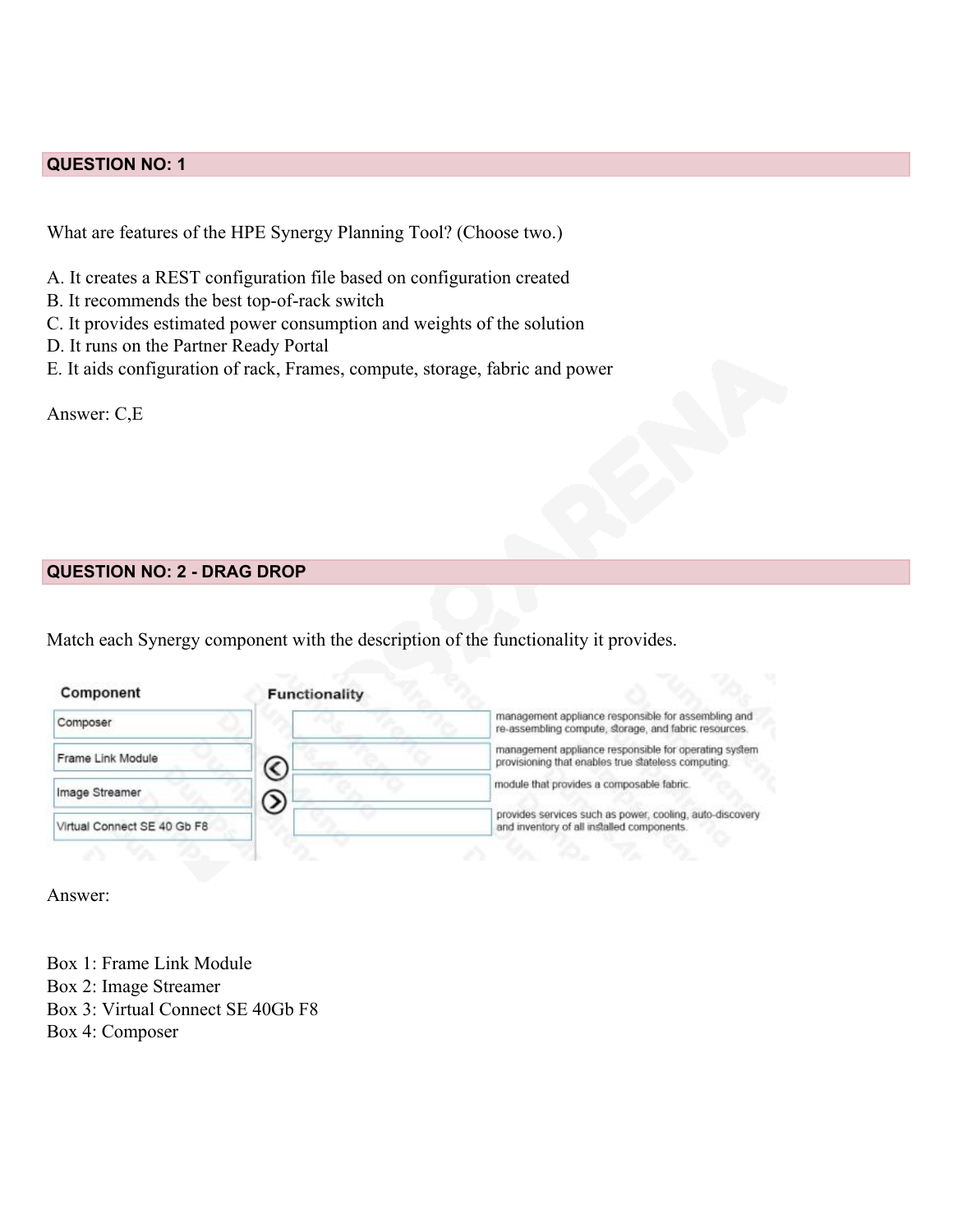# **DUMPSOARENA**

#### **QUESTION NO: 3**

Your customer is interested in Synergy and composable infrastructure. They are concerned that operational savings may not meet expectations since operating system installation consumes a great deal of time.

Which feature should you highlight to overcome the objection?

- A. The Synergy Composer provides HTTPS boot services
- B. The Synergy Frame Link modules provide PIXE operating boot partitions
- C. The Synergy Composer can provision operating systems in seconds
- D. The Synergy Image Streamer can provision operating systems in seconds

Answer: D

#### **QUESTION NO: 4**

A customer needs a solution to support Online Transaction Processing (OLTP) and database workloads.

Which Gen10 technology would optimize the environment for the customer?

A. REST API B. Silicon Root of Trust C. workload profiles

D. OneView

Answer: C

### **QUESTION NO: 5**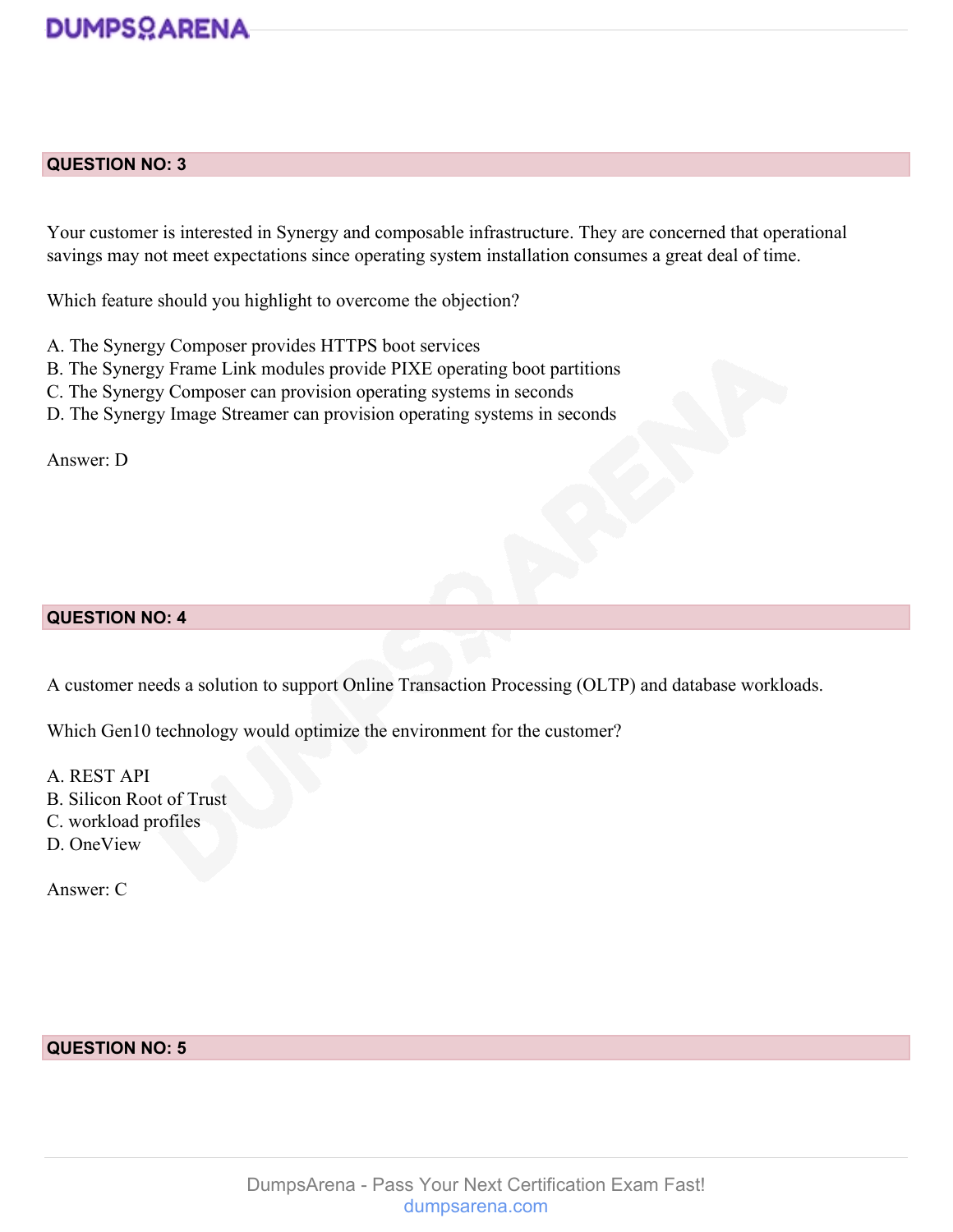Your customer is building out their own object-based storage solution. They initially developed the object store using DL380 Gen9 servers but are now looking for a solution that is purpose built to provide the additional storage.

Which solution should you recommend?

A. DL580 Gen10 B. Apollo 4510 Gen10 C. ML350 Gen10 D. DL560 Gen10

Answer: B



A customer has 10 HPE BladeSystem enclosures managed by HPE OneView. They want to add three HPE Synergy frames.

What is a proper procedure to manage a new HPE Synergy installation?

- A. Use HPE Composer for HPE Synergy frames management
- B. Deploy HPE Global Dashboard for HPE Synergy management
- C. Add all frames to the existing HPE OneView appliance
- D. Deploy a dedicated HPE OneView appliance for HPE Synergy frames

Answer: B

### **QUESTION NO: 7**

What is required to enable Jitter Smoothing technology? (Choose two.)

A. HPE Apollo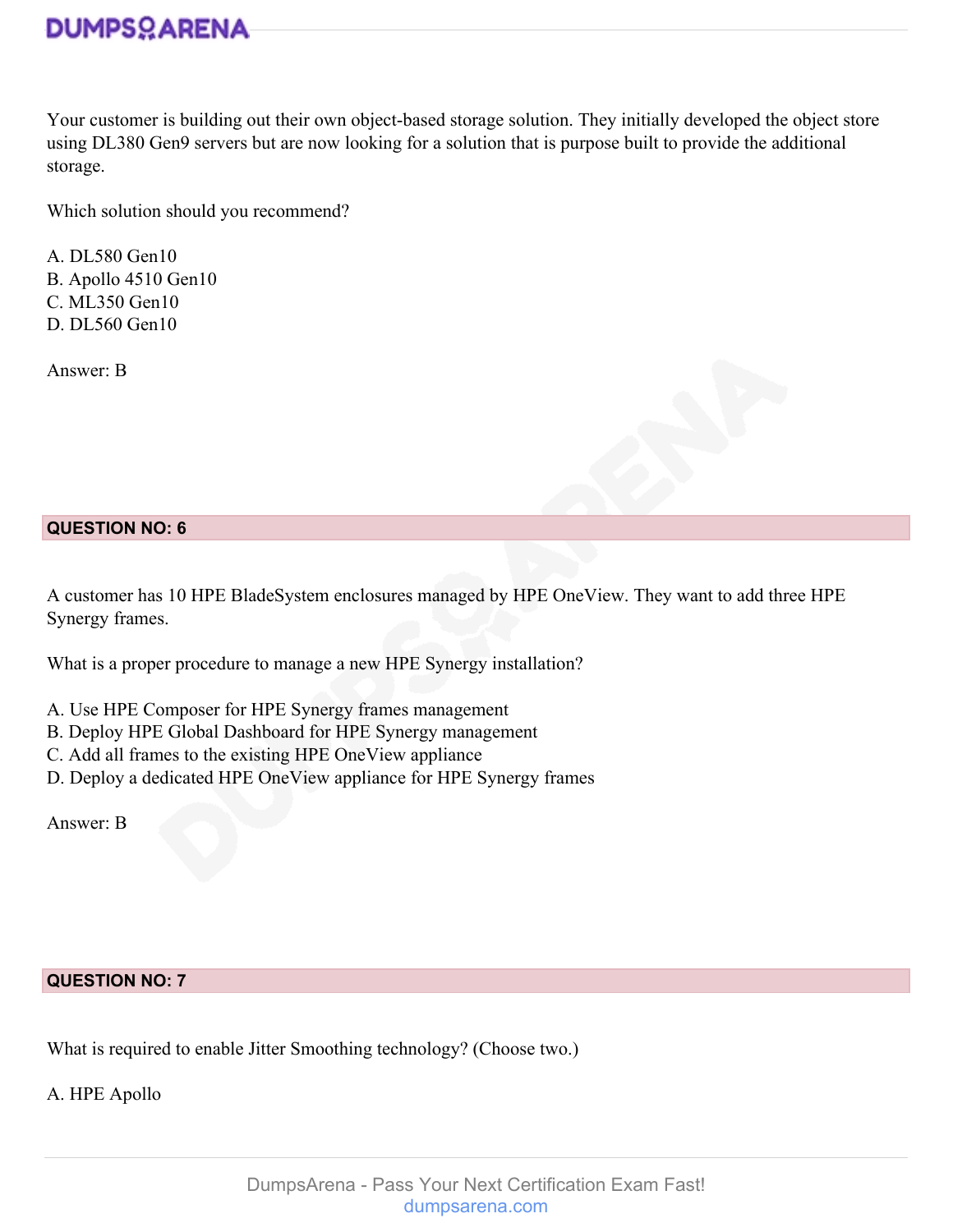

B. ProLiant Gen 10 C. HPE Synergy D. HPE Cloudline E. iLO5 Advanced

Answer: B,E

#### **QUESTION NO: 8**

A customer has thousands of ProLiant and Apollo servers in their datacenter. The customer needs a tool that will help them with firmware and driver updates.

Which iLO Amplifier Pack feature should you emphasize during a conversation with this customer?

- A. support for 3Par and StoreVirtual
- B. support for iLO Federation
- C. firmware management for Integrity servers
- D. integration with System Center and vCenter Server

Answer: B

#### **QUESTION NO: 9**

A customer needs a VDI solution. The amount of compute per U of rack space will be a key point in their solution selection.

Which HPE product would be an ideal solution as part of your RFP response?

A. HPE Apollo 4510 Gen10 B. HPE Apollo 4200 Gen9 C. HPE SY480 Gen10 D. HPE DL580 Gen10